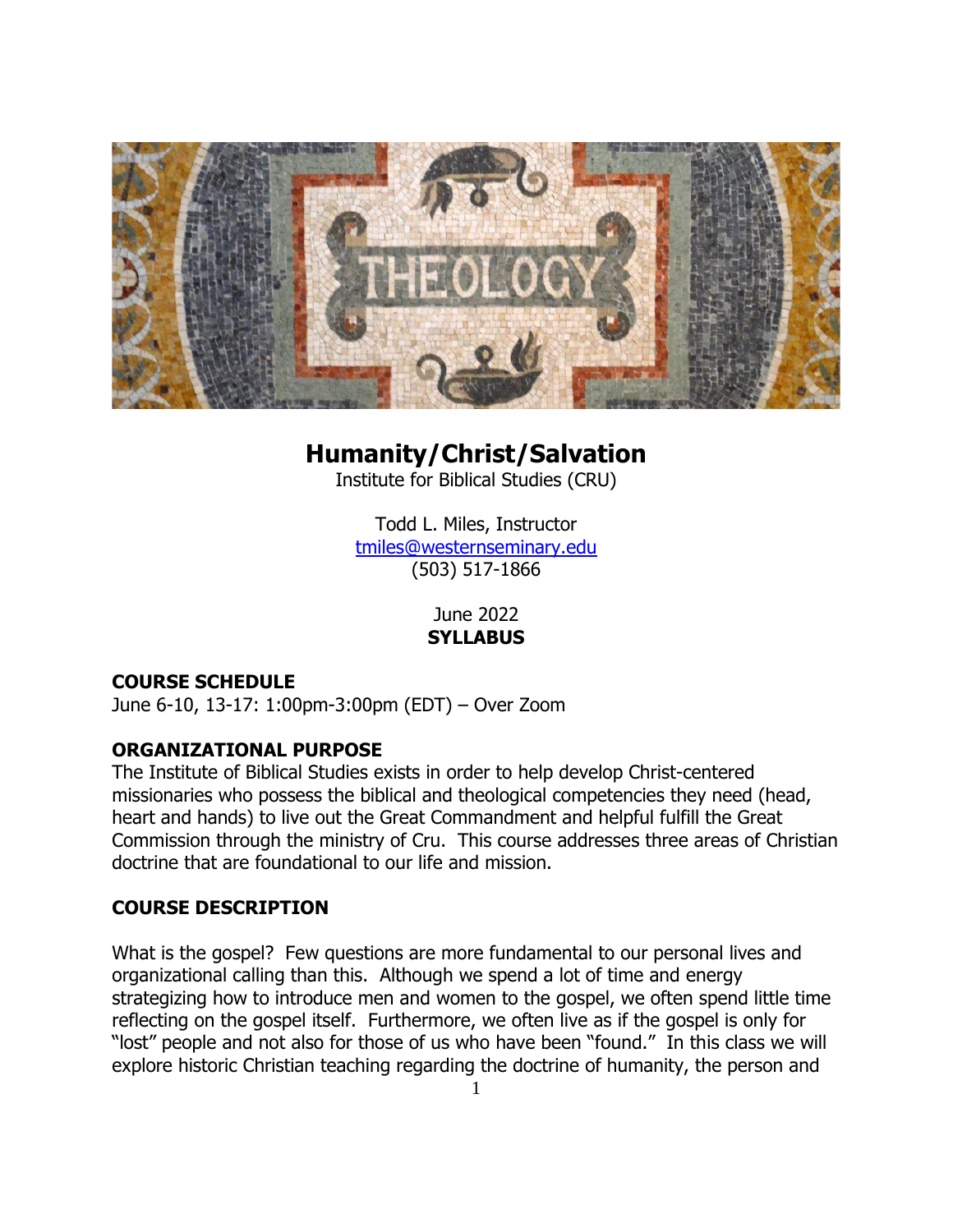work of Christ, and the doctrine of salvation. Together these doctrines shape our understanding of the gospel. We will explore the *basis* of salvation in the Father's sovereign plan; the *accomplishment* of salvation through the life, death and resurrection of Jesus Christ; and the *application* of salvation to God's children by the Holy Spirit. We will examine these doctrines as they are taught in Scripture and confessed by the church so that we may better live to the glory of the triune God (2 IBS credits)

## **LEARNING OUTCOMES**

- 1. Deepen your motivation to know, love and worship God and to reflect God's character as an image-bearer.
- 2. Develop a deeper understanding of and commitment to the foundational doctrines of the Christian faith expressed in our Statement of Faith (particularly the doctrine of humanity, the person and work of Christ, and the doctrine of salvation).
- 3. Become persuaded that Christian theology is not just about right beliefs (orthodoxy) but also right living (orthopraxy). You will be invited to explore the ethical implications of every doctrine we study.
- 4. Become more familiar with major viewpoints, differences, and conflicts which exist among Christians regarding these doctrines.
- 5. Grow in your capacity to relate these doctrines to personal growth, evangelism, discipleship, movement-launching, and cross-cultural mission.
- 6. Grow in your ability to read Scripture "theologically."
- 7. Be better prepared to partner with those who hold differing theological views allowing for difference of opinion on matters not central to our statement of faith and calling while pointing people to a compelling center (i.e., Christ, the gospel and our mission).
- 8. Develop a deeper understanding of and greater confidence in the gospel of Jesus Christ as well as the need to contextualize the gospel.

#### **TEXTBOOKS**

Books

- Gregg Allison. 50 Core Truths of the Christian Life: A Guide to Understanding and [Teaching Theology](https://smile.amazon.com/Core-Truths-Christian-Faith-Understanding/dp/0801019125/ref=sr_1_1?ie=UTF8&qid=1539795645&sr=8-1&keywords=50+core+truths+of+the+christian+faith+by+gregg+allison). Baker, 2018. ISBN: 978-0801019128 (Chapters 15-17, 20- 21, 25-31, 33-34) (100 pages)
- Todd Miles, [Superheroes Can't Save You: Epic Examples of Historic](https://smile.amazon.com/Superheroes-Cant-Save-You-Examples/dp/1462750796/ref=smi_www_rco2_go_smi_1405964225?_encoding=UTF8&ie=UTF8&keywords=Todd%20Miles&qid=1523556788&sr=8-1) Heresies. B&H Academic, 2018. ISBN: 978-1462750795 (all) (175 pages)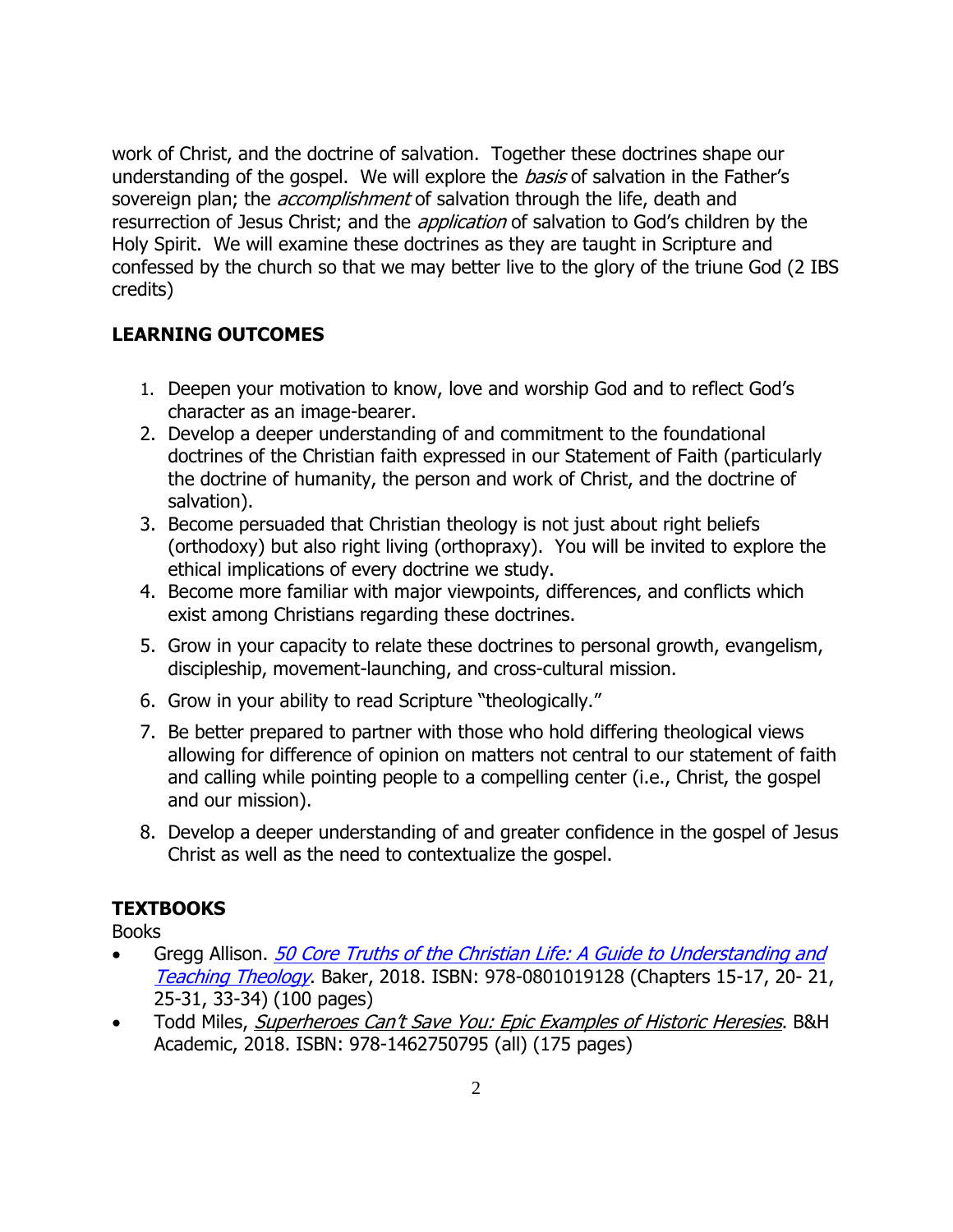Timothy Tennent. *Theology in the Context of World Christianity: How the Global* [Church is Influencing the Way We Think about and Discuss Theology](https://smile.amazon.com/Theology-Context-World-Christianity-Influencing/dp/0310275113/ref=sr_1_1?ie=UTF8&qid=1539795998&sr=8-1&keywords=timothy+tennent%2C+theology+in+the+context+of+world+christianity). Zondervan, 2007. ISBN: 978-0-3102-7511-4 (Chaps 4, 5, 6) (85 pages)

Articles (I will provide and place in the Canvas class website)

- Adrian Pei, The Minority Experience: Navigating Emotional and Organizational Realities (Downers Grove: InterVarsity, 2018), (chap 2)
- Richard Wayne Wills, Sr. *Martin Luther King Jr. and the Image of God* (New York: Oxford, 2009), (chap 5)
- Carl Ellis, Jr., "Preaching the Gospel Amidst Racism: Remembering Billy Graham," Christianity Today online (Feb 24, 2018)

Video

Jemar Tisby, "[A Theology of Race](https://www.youtube.com/watch?v=XgBbqi_rzuc)," May 2, 2017; Internet: [https://www.youtube.com/watch?v=XgBbqi\\_rzuc](https://www.youtube.com/watch?v=XgBbqi_rzuc)

## **COURSE REQUIREMENTS**

#### 1. **Attendance and Participation (15%)**

You are responsible to regularly attend and participate in class discussions. The class time will be conducted seminar style, so active, prepared, and intentional student participation is necessary to maximize learning.

#### 2. **Reading (25%)**

All reading is to be completed prior to our first class meeting on June 6. Reading completed by June 17 will receive 90% credit. Reading completed by June 22 will receive 80% credit. A reading log is attached at the end of the syllabus.

#### **3. Theologia Viatorum (60%)**

God has made a way for us to know him; we are on our way to knowing God. This is an apt summary of the Christian life and, prayerfully, our course this semester. To help work our theology deep down and to move it from the lectern to personal liturgies, we will use this project to build a spiritual discipline of theology and a theology of spiritual disciplines for this semester and life. The purpose of our project: to create a biblical theological lens that interprets, clarifies, and reinvents our world from a divine perspective for worship of the triune God.

This is the life project of all theologians and all are theologians (the only question is degree of faithfulness). We seek to understand our context and work our way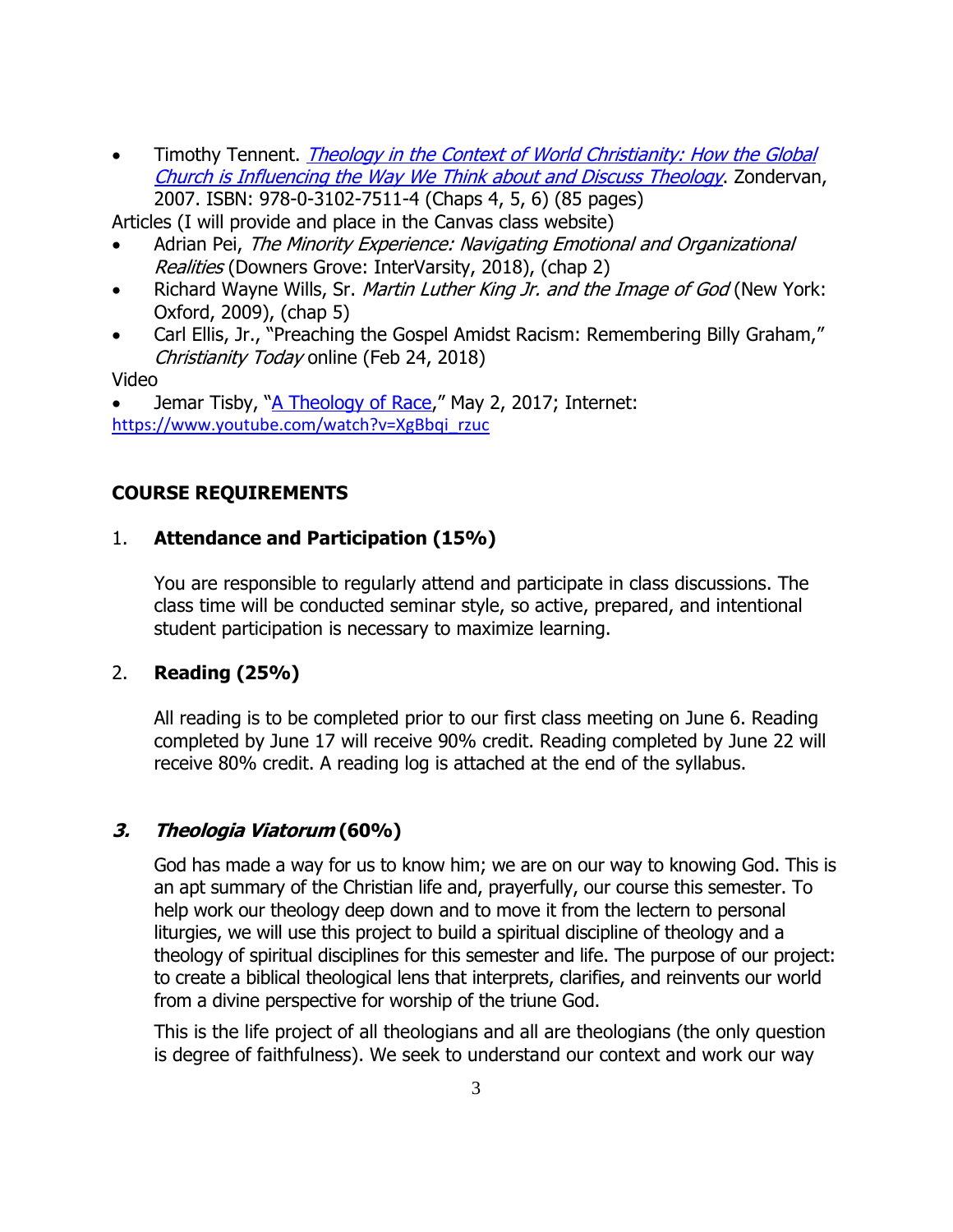heavenward by God's providential designs. This is what the *thologia viatorum* is: a theology of pilgrims for their way to the Celestial City where we will enter our graduate course in the *theologia beatorum* (theology of the blessed).

Our general structure will be as described below and I will provide you with an organizing handout for Anthropology (What is a human and what is it to be created in the image of God?) including texts and instructions. Do not attempt to do the assignment without accessing the Viatorum instructions on the classroom website. Please follow the Viatorum instructions exactly.

- A. Contextualization: Due June 6 (*Pre-class work*)
- B. Meditation: Due June 6 (*Pre-class work*)
- C. Exploration: Due June 22 (*Post-class work*)
- D. Synthesis: Due June 22 (*Post-class work*)
- E. Application: Due June 22 (Post-class work)
- F. Destination: Due June 22 (Post-class work)

You will complete the *Viatorum* with the goal being succinct evidence of depth and transformation in all of the sections.

Please upload each part of the Viatorum to its corresponding location in the Canvas website. You may upload the entire Viatorum file each time you submit a part. However, please upload each part of the Viatorum as you complete it. That way I can give you feedback as you go which will help in subsequent parts of the assignment.

#### **COURSE SCHEDULE**

June 6-8 – Doctrine of Humanity

June 9 – Doctrine of Sin

June 10, 13 – Doctrine of Person of Christ

June 14-15 – Doctrine of Work of Christ

June 16-17 – Doctrine of Salvation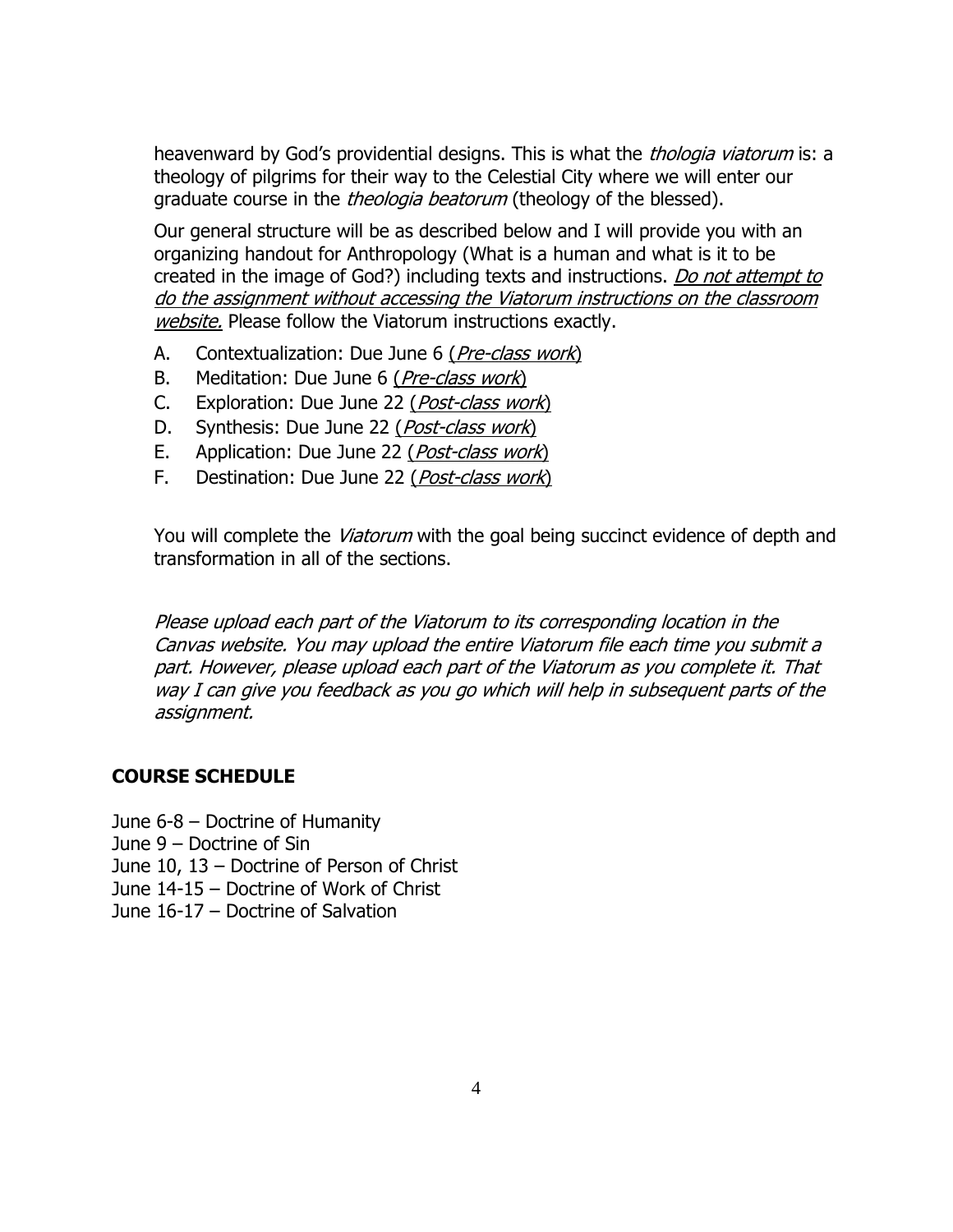# **GRADING**

| 94-100 A     | 74-79 C  |
|--------------|----------|
| 92-93 A-     | 72-73 C- |
| $90-91 B+$   | 65-71 D  |
| 84-89 B      | $0-65$ F |
| 82-83 B-     |          |
| $80 - 81$ C+ |          |
|              |          |